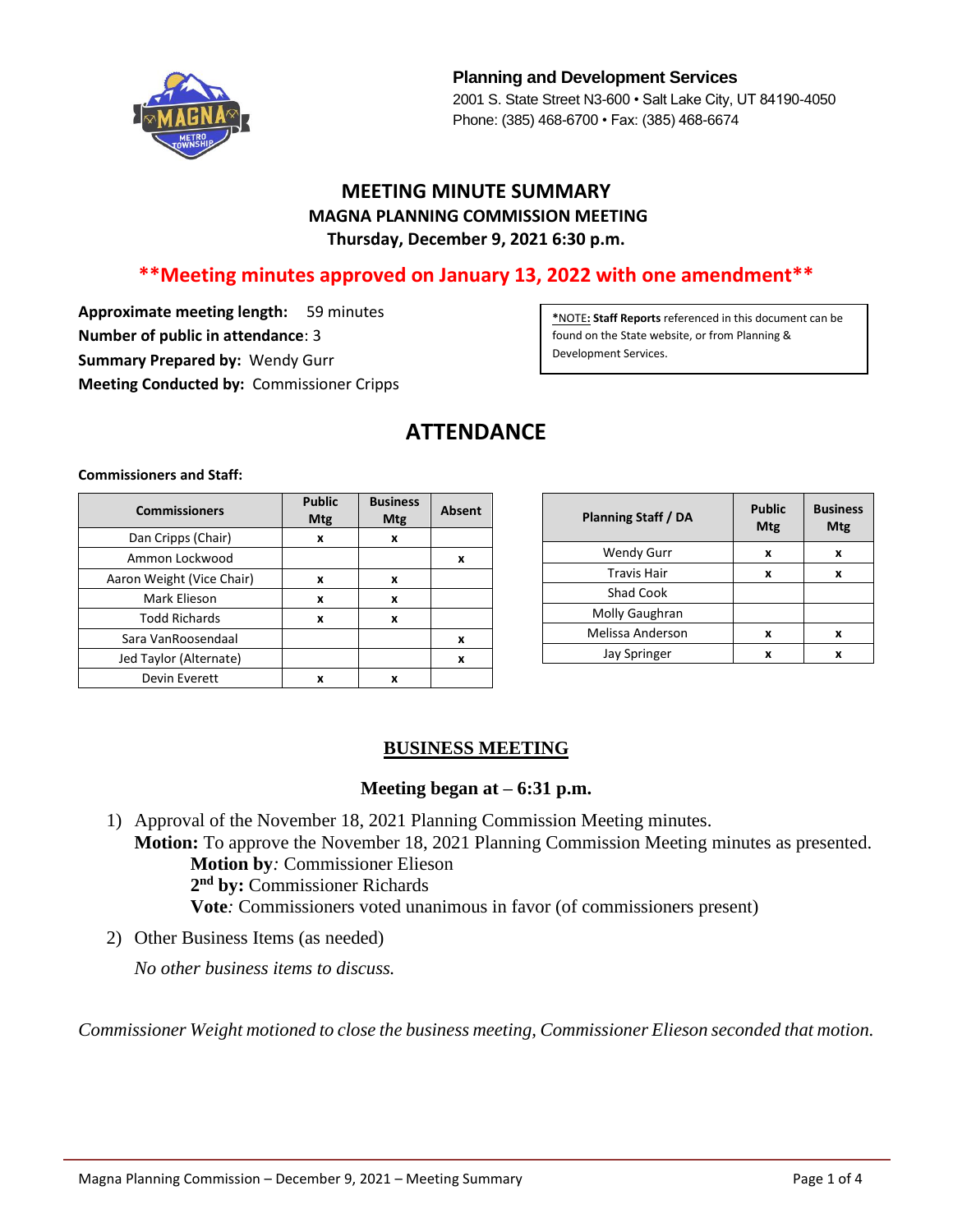# **LAND USE APPLICATION(S)**

#### **Hearings began at – 6:35 p.m.**

**CUP2020-000106 –** Kevin Mulvey on behalf of Dominion Energy is requesting approval of a conditional use permit to add additional equipment to an existing Dominion Energy facility. **Acreage:** .33 acre. **Location:** 2868 South 8000 West. **Zone:** R-1-7/zc. **Planner:** Travis Hair (Motion/Voting)

The Planning Commission, in its discretion, may request public input on this application prior to acting on the application. If public input is requested, public comment will be limited to three minutes per person.

*Greater Salt Lake Municipal Services District Planner Travis Hair provided an analysis of the Staff Report.*

*Commissioner Richards said on the agenda, the application number is different than on the application. Mr. Hair said the agenda is correct. Commissioner Richards asked where current gate is now, will they put the precast cement. Mr. Hair said will remove the existing gate and replace. Existing approach will be replaced with new gate, and curb, gutter, and sidewalk. Commissioner Richards asked they clean up the thistles around the property. Mr. Hair said can note and have them maintain. Commissioner Cripps asked if retention area is Township or Ivory Homes. Mr. Hair said Township.*

#### **PUBLIC PORTION OF MEETING OPENED**

**Speaker # 1**: Applicant **Name:** Titus Cordingly **Address:** 99 South Autumn Breeze Lane. Layton

**Comments:** Mr. Cordingly said the long facility building north, this site will act as the west interconnect, upsizing piping, and interconnection. Remodeling the valving and moving into the site not out in the road. Remodel and expand the site. Anything they do will match existing, new access will look like the old to the north and remove the south. Frontage will look the same extended to the north, storm drain collection and runs and extends out to the retention pond.

*Commissioner Weight asked about smell. Mr. Cordingly said would be no different.*

*Commissioner Richards motioned to open the public meeting, Commissioner Elieson seconded that motion.*

**Speaker # 2**: Citizen **Name:** Bryon Prince **Address:** 978 Woodoak Lane, SLC

**Comments:** Mr. Prince said the site is surrounding the CW Farms Park. When developed, dedicated two acres to the Township for a park and storm drain retention facility. Plan was to develop the park, Council approved the sale of additional to Dominion. What is the timing of construction start and do they plan to start to deliver next spring. Worked with Greg Schulz during the agreement and proceeds of land sale would go to additional improvements.

*Commissioner Richards said at the last Township meeting, they approved 40,000 for the additional improvements to the park, unofficially. Mr. Prince said that sounded right.* 

**Speaker # 3**: Applicant **Name:** Titus Cordingly **Address:** 99 South Autumn Breeze Lane. Layton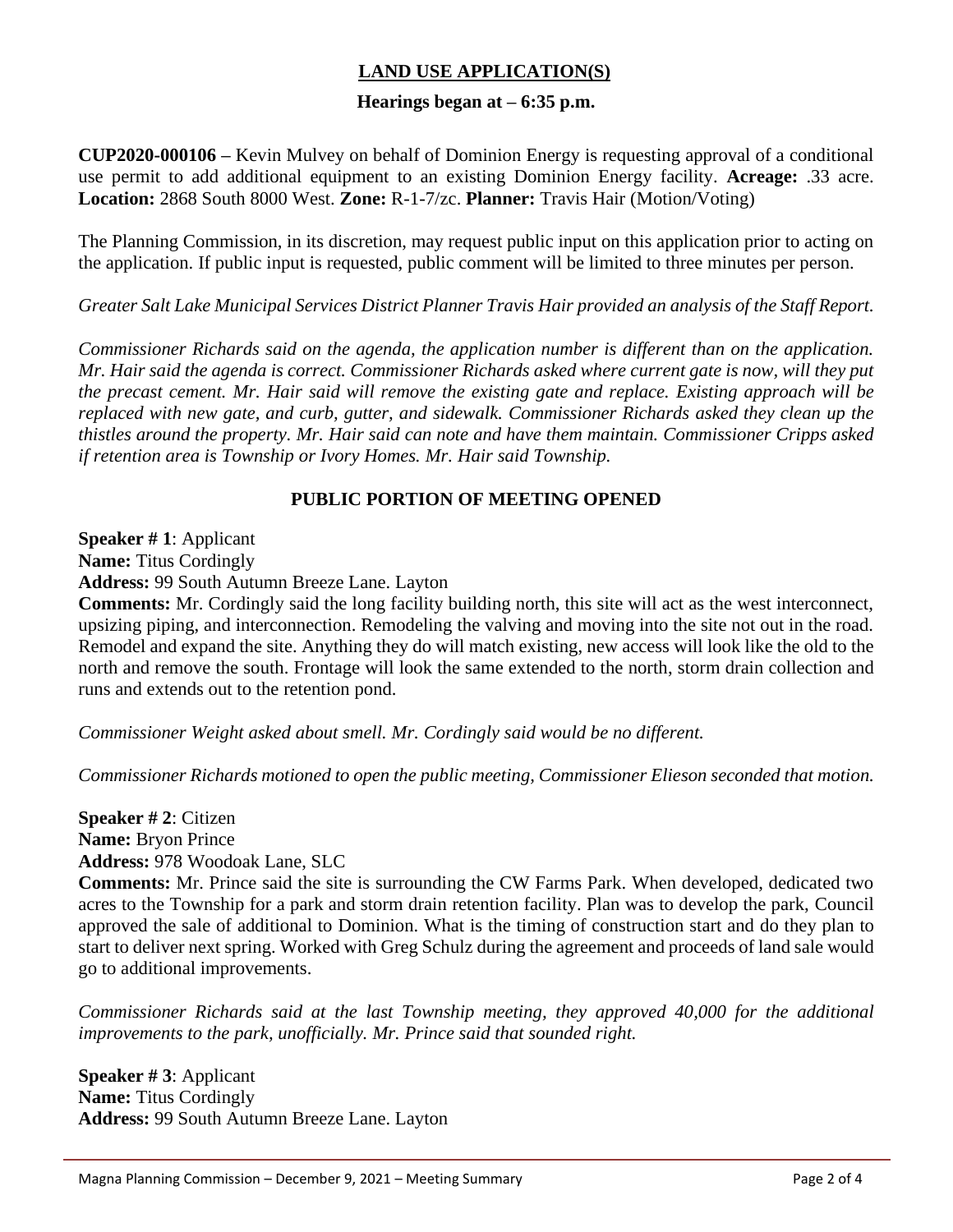**Comments:** Mr. Cordingly said would like to get started building early spring and four to five months to construct. All materials pinned down and equipment, ongoing through into August.

*Commissioner Weight motioned to close the public meeting, Commissioner Richards seconded that motion.*

### **PUBLIC PORTION OF MEETING CLOSED**

**Motion:** To approve application #CUP2020-000106 request approval of a conditional use permit to add additional equipment to an existing Dominion Energy facility with staff recommendations.

**Motion by***:* Commissioner Richards **2 nd by:** Commissioner Weight **Vote***:* Commissioners voted unanimous in favor (of commissioners present)

**CUP2021-000423 –** Ivory Homes is requesting approval of a Community Structure Plan for the Mahogany Ridge Development. **Acreage:** 78.48 acres **Location:** 8230 West 4100 South. **Zone:** P-C. **Planner:** Travis Hair (Motion/Voting)

The Planning Commission, in its discretion, may request public input on this application prior to acting on the application. If public input is requested, public comment will be limited to three minutes per person.

*Greater Salt Lake Municipal Services District Planner Travis Hair provided an analysis of the Staff Report.*

*Commissioner Weight asked the initial plan called for industrial along 4100, didn't think could do this type of residential in the .3. Mr. Hair said .3 has a higher residential plan and show how they are addressing the overpressure zone and meet engineering requirements for the buildings. Commissioner Richards asked difference of the cottage A and cottage B. Commissioner Weight asked if there will be a light going towards Cordero. Commissioner Elieson said according to UDOT, they must have a light, not a stop sign into the development. Mr. Hair isn't sure if that triggers now or when it would be required. Commissioner Elieson said UDOT requirements will have to have a light there. Commissioner Weight said not impressed with the plan what's been talked about and presented. Doesn't want to see residential on 4100 south across from the explosion area. Commissioner Cripps asked if the overpressure area is the same east of the railroad tracks. Mr. Hair said the overpressure .5 is vast majority. Commissioner Cripps said had a small section of the .5 also over by the water tank to the east. Commissioner Weight pulled up the code and read from the overpressure area denser than 6 per acre or 75,000. 16.02.120.*

## **PUBLIC PORTION OF MEETING OPENED**

**Speaker # 1:** Applicant **Name:** Bryon Prince **Address:** 978 Woodoak Lane, SLC

**Comments:** Mr. Prince said the draft approved under the subsection, read from the ordinance, and approved by the Council. Development agreement and ordinance will allow a single family detached in the .3 PSI area. The exhibit doesn't show the lot size, intends to show areas of different products. Yellow is more traditional lot product. Darker orange runs along 4100 south is a different single family detached but complies. Several rounds of reiterations for zone amendment and development, had more commercial due to Fastenal. When they pursued different options, proceeded with zone amendment and development agreement and master plan with mix of industrial and retail. Aligns with what is seen tonight. Doesn't mean commercial will not be seen and has received several offers. Cottage A and B single family home similar. Peach on west side adjacent to 8400 will be townhome product. Lighted intersection on 8400 and Cordero,